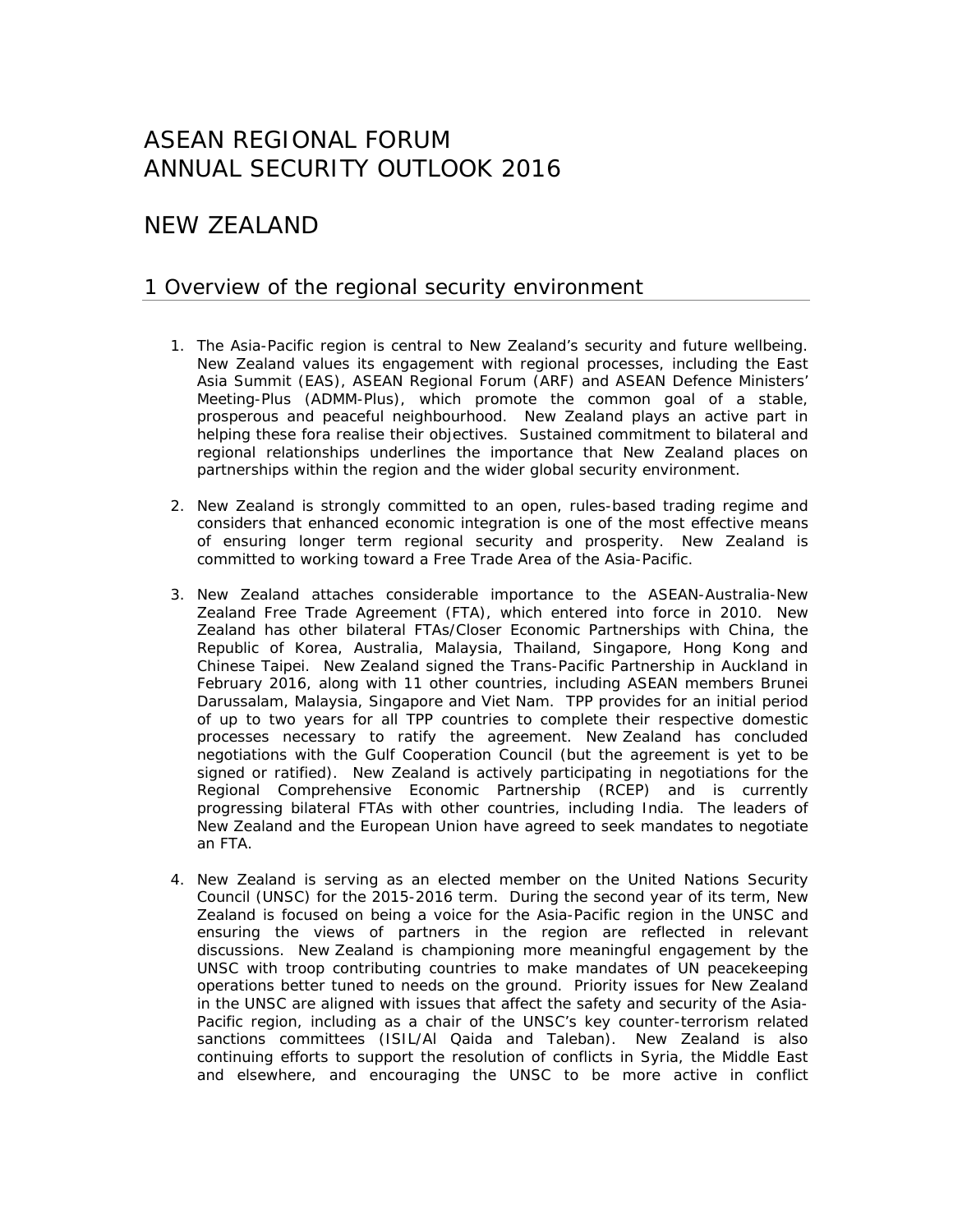#### Page 2 of 10

prevention. Improving working methods and decision-making, so the UNSC is more engaged in practical problem-solving rather than rhetoric, is also a focus.

- 5. The Islamic State in Iraq and the Levant (ISIL) and its affiliates continue to pose a significant threat to international and regional security. While ISIL's first 12 months saw significant progress for the group in expanding its territory, international efforts have been effective at implementing military, financial and border-security measures to curtail ISIL's presence in Iraq and Syria.
- 6. Since the Counter-ISIL Coalition's efforts began, ISIL has lost significant territory in Iraq, including the key stronghold of Ramadi. There are also indications that ISIL's financial reserves, systems for collecting revenue and numbers of foreign terrorist fighter recruits are significantly reduced from what they were previously.
- 7. To support the international efforts to counter the threat, New Zealand has committed troops for a joint 'Building Partner Capacity' training mission in Iraq, alongside Australia. The focus of the deployment is to assist in training the Iraqi Army and to build their capacity to conduct ground operations against ISIL (as well as training for Iraqi medics). The Mission has been well-received by Iraq and well-subscribed by Iraqi Security Forces.
- 8. At the same time, New Zealand is a member of two Coalition Working Groups, the Working Group on Foreign Terrorist Fighters and the Counter-ISIL Finance Group. New Zealand has also contributed \$20m in humanitarian assistance for those affected by the conflict in Syria and Iraq.
- 9. However despite some setbacks on the battlefield in the face of coalition airstrikes and ground offensives by local security forces, ISIL remains a potent actor. Moreover, the significant broader international security threat remains, given ISIL's ability to export its brand of terrorism through its network of foreign terrorist fighters and its inspiration of 'lone wolf' attacks. The threat posed by individuals fighting on behalf of ISIL currently in Iraq and Syria (including the contingent of foreign terrorist fighters from South East Asia known as the 'Malay Archipelago Group'), continues to galvanise the international community, including New Zealand.
- 10.While ISIL has continued to attract global attention, fighters and funds, Al Qaida and its affiliates have continued their terrorist activity (particularly in North Africa), highlighted by high profile attacks at a hotel in Ouagadougou, Burkina Faso, a United Nations police base in the Timbuktu, Mali and at a resort in Grand Bassam, Cote d'Ivoire.
- 11. ISIL's rise has seen a marked increase in the range of regional and international fora that are now deeply engaged with counter-terrorism issues. These fora allow countries to exchange views, share information and address capability gaps to enable states to better address terrorism and collaborate on this issue. Many of the fora are established to address specific aspects of the threat (i.e. the threat of radicalisation to extremism or the manner in which terrorist groups raise money) or are regionally based. The United Nations Security Council has continued to remain seized of the issue and is an important leader in the global response to the threat.
- 12.Addressing the drivers of marginalisation (and in turn the drivers to extremist views and behaviour) is taking on an increasing focus at global fora. Yet New Zealand knows that the threat posed by radicalisation or violent extremism cannot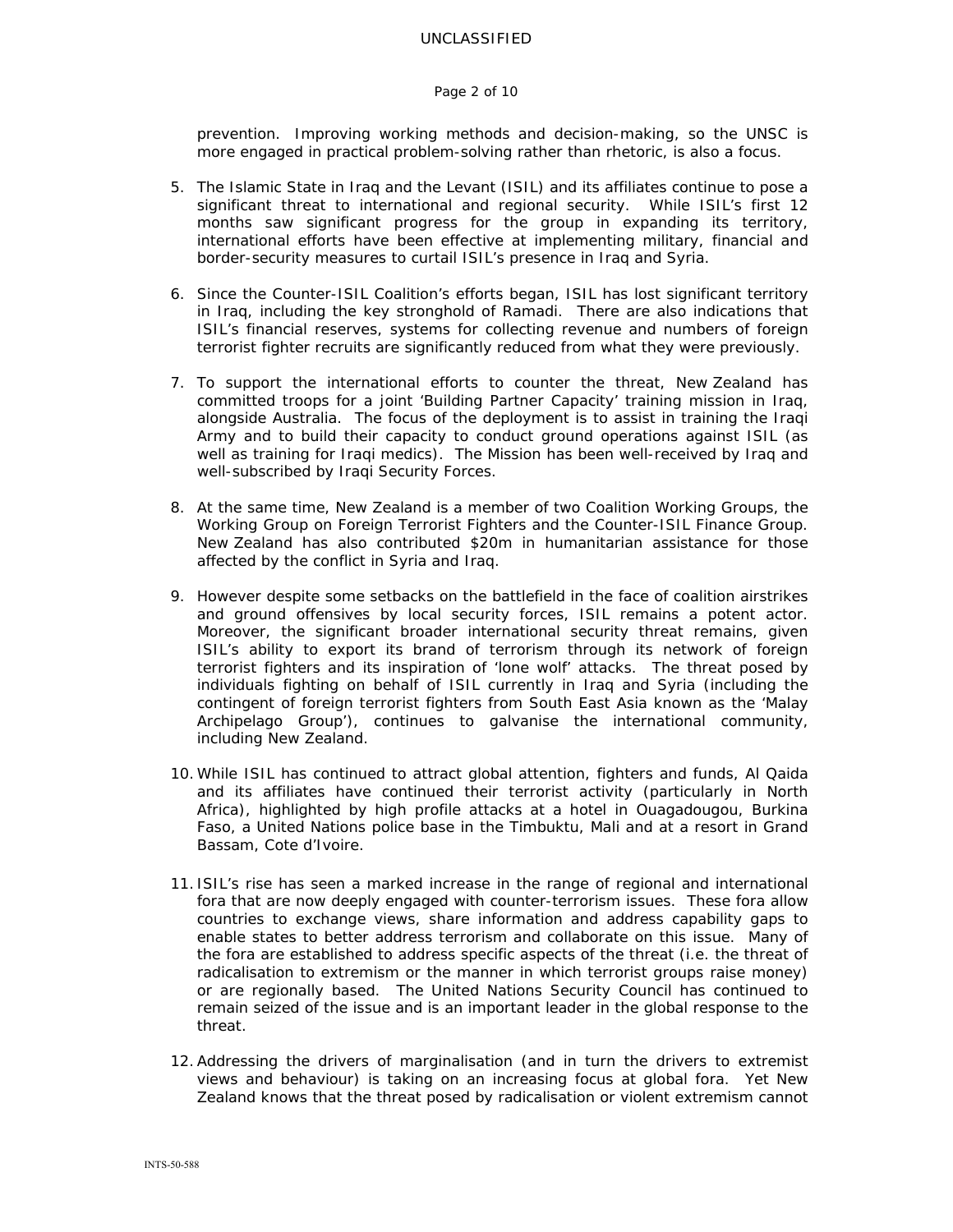#### Page 3 of 10

be addressed by security measures alone. There is a need to balance necessary security measures with greater community engagement and social cohesion to provide support for individuals and communities to disengage from violent extremist beliefs. A key tenet of New Zealand's work to counter violent extremism is an honest, dedicated and long-term commitment to enhancing community engagement through policies and programmes based on inclusivity, respect and tolerance.

- 13. North Korea's nuclear and missile tests in early 2016 and its continued development of nuclear weapons violate multiple United Nations Security Council resolutions. These issues have clear and ongoing significance for security in the wider Asia-Pacific region. We continue to call on North Korea to comply with all relevant Unite Nations Security Council resolutions, to desist from further provocative behaviour and to engage constructively with the international community on denuclearisation, security and human rights issues. While cooperation and effective implementation of United Nations Security Council resolution 2270 is important in demonstrating the collective will of the international community, we also support efforts to restart talks on denuclearisation.
- 14. New Zealand has consistently called on all parties to the conflict in eastern Ukraine to exercise restraint and refrain from any action that could escalate tensions; and to respect and maintain the sovereignty and territorial integrity of Ukraine. New Zealand calls on all parties to implement fully their commitments under the Minsk Agreements.
- 15. New Zealand and the Asia-Pacific region depend on a stable, secure maritime environment underpinned by international law. All ARF members have an interest in peaceful management of disputes in the South China Sea, avoiding miscalculation and maintaining freedom of navigation and overflight. New Zealand is concerned about the increase in tensions in the South China Sea, and opposes actions that erode trust and inflame the situation. It is important that all parties take steps to rebuild mutual trust and work towards effective management of tensions in accordance with international law. New Zealand encourages full implementation of the Declaration of Conduct of Parties and negotiation of a substantive Code of Conduct as a framework to manage incidents at sea.
- 16. The security threats that countries face in the region continue to evolve as a result of both internal and external factors. One consistent external catalyst for change is the rapid growth of technology, and its use by both state and criminal groups. ISIL's unprecedented use of social media has challenged states to adapt, with many adopting sophisticated counter-messaging protocols and systems to enable them to convey another view to would-be terrorists. In this new environment it is important for law enforcement to understand how criminal and terrorist groups are using cyberspace and to continue to develop the strategies to combat the threat as the mechanisms used by these groups evolve.
- 17.Security has long been recognised as a vital prerequisite for the sustainable development of the Pacific Islands region and accordingly remains an important aspect of the work of the Pacific Islands Forum. New Zealand is a strong supporter of the Forum and has been closely involved in responding to regional security issues, through bilateral aid programmes to build capacity, attendance and support for the Forum's Regional Security Committee, co-Chairing the Forum Working Group on Counter-Terrorism and Transnational Organised Crime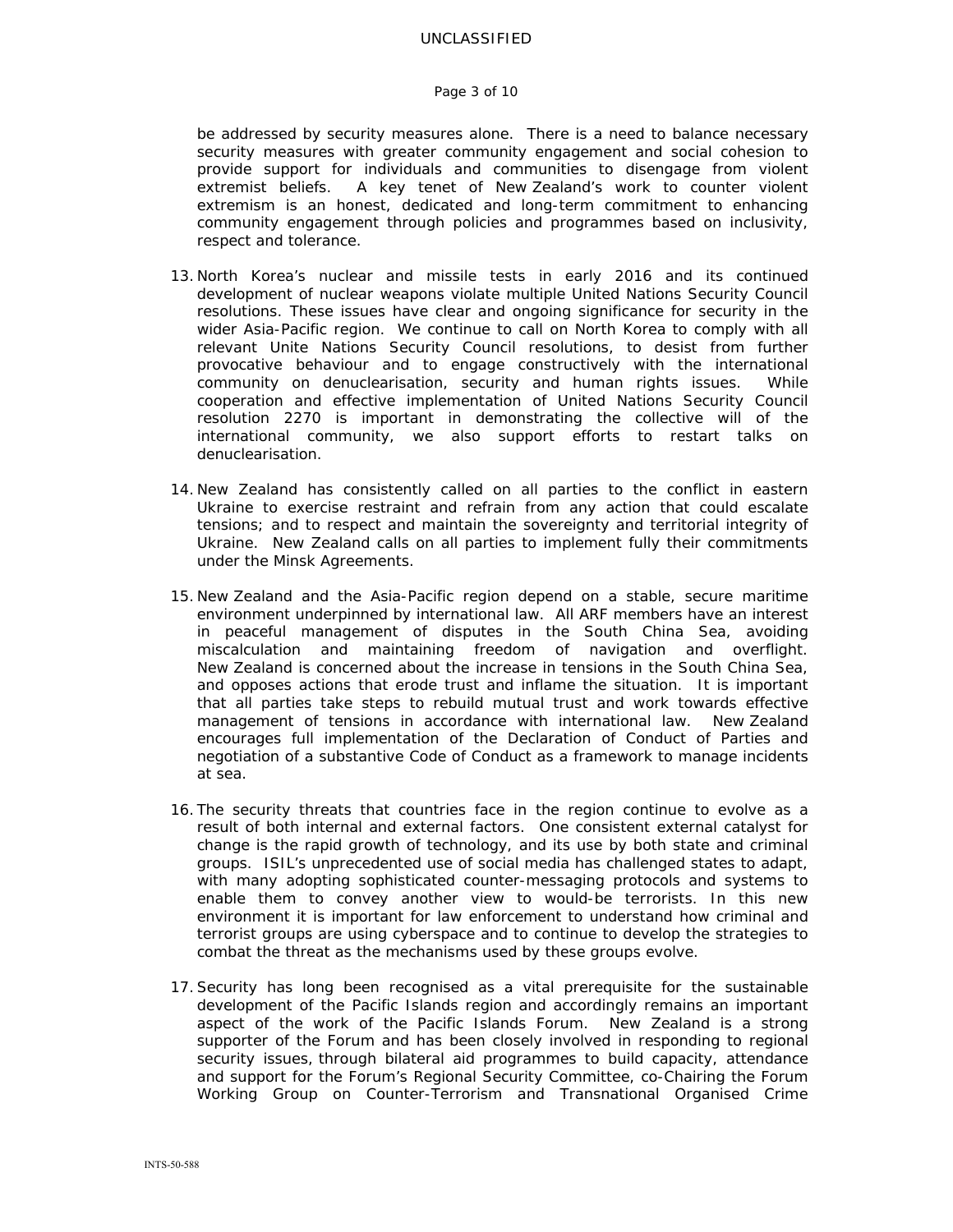#### Page 4 of 10

(PWGCTTC), and through capacity building support for regional law enforcement agencies, particularly around border security and anti-money laundering and terrorist financing training.

## 2. New Zealand's security and defence policy

## 2.1 Overview of national security and defence policy

- 18.As a founding member of the United Nations, respect for the rule of international law is fundamental to New Zealand's approach to promoting security, stability and peace. While New Zealand's borders are distant from direct conflict, there are fragile states within the Asia-Pacific region. The threats of terrorism, arms proliferation, transnational crime and economic and environmental degradation show no respect for international borders. Recognising this, New Zealand is highly committed to multilateral, transboundary solutions to security threats and the promotion of effective international rules. New Zealand takes a multi-layered approach to security that includes strong bilateral relationships and regional partnerships.
- 19.Key relationships and partnerships are:
	- New Zealand's bilateral alliance with Australia;
	- the Five Power Defence Arrangements (New Zealand, Australia, Malaysia, Singapore and the United Kingdom);
	- close bilateral ties with Pacific Island neighbours, including those for which New Zealand has constitutional responsibilities;
	- close and growing bilateral ties with Asia-Pacific partners; and
	- Pacific and Asia‐Pacific regional mechanisms such as the ARF and the ADMM-Plus processes.
- 20.A range of foreign and security policy, management and resourcing challenges were addressed in the New Zealand Government's defence review and the subsequent Defence White Paper (www.defence.govt.nz/defence-review.html) released in 2010. The White Paper sets out a framework for the defence of New Zealand through addressing New Zealand's vital strategic interests including the security of its sovereign territory and exclusive economic zone, its special relationship with Australia, the need to build security in the South Pacific, its relationships in the wider Asia-Pacific region and its contribution to the global community.
- 21. The global strategic environment has evolved in the last five years. Some of these changes are positive, such as increasing economic interconnection. Others are increasingly challenging New Zealand's strategic interests. The 2014 Defence Assessment (www.defence.govt.nz/defence.govt.nz/defence-white-paper-2015.html) found that New Zealand's interests beyond our region are growing while the rules and values we rely on are increasingly under threat.
- 22. The Government developed a new Defence White Paper in 2016 (http://www.defence.govt.nz/reports-publications/dwp-2016/defence-whitepaper-2016.html) which critically evaluated what these changes mean for how the Defence Force operates, with whom, and under what circumstances. The Defence White Paper provides direction on future capability development and investment decisions.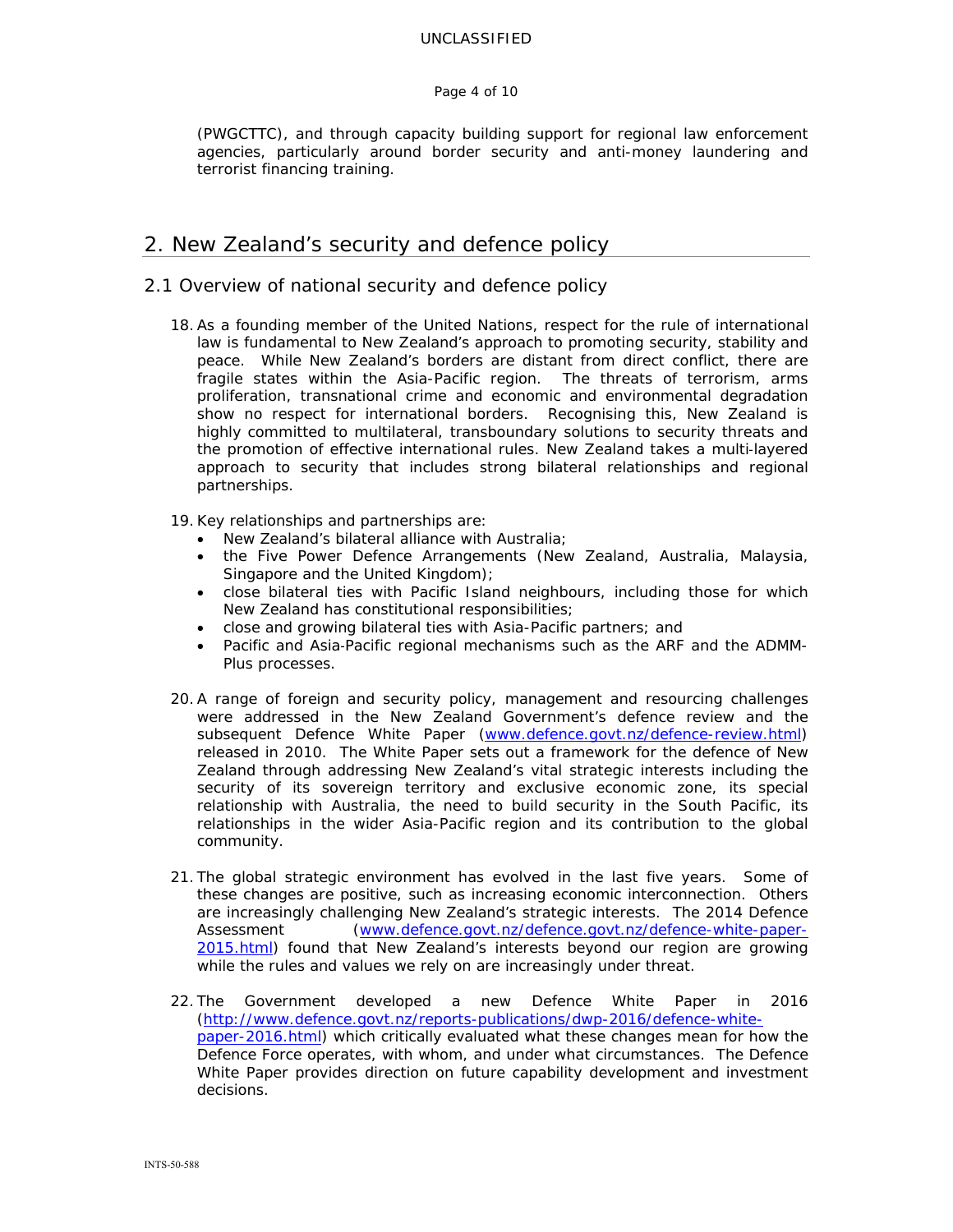Page 5 of 10

## 2.2 Data contribution to ARF Arms Register

23. The total appropriation for the New Zealand Defence Force for the year ended 30 June 2016 was NZ\$3.017.011 billion, of which operating expenses were NZ\$2.578.031 billion and capital expenditure was NZ\$438.980 million.

## 3. New Zealand's contribution to regional security

#### **3.1 Counter**‐**Terrorism, Transnational Organised Crime, and Cyber threats**

- 24. New Zealand is firmly committed to the international campaigns against terrorism and transnational organised crime. To counter these threats New Zealand is engaged in the development of the international counter terrorism security architecture (at UN and regional levels) and continues to adopt a comprehensive, multi‐layered and long-term approach to addressing these issues.
- 25. New Zealand actively engages in a number of regional fora, including in the ARF Inter-sessional Meeting (ISM) on Counter-Terrorism and Trans-national Organised Crime (CTTC), the Pacific Working Group on Counter Terrorism and Transnational Crime (co-Chaired by New Zealand), the Forum Regional Security Committee and the ADMM-Plus Counter-Terrorism Experts Working Group (CT EWG).
- 26. New Zealand is currently co-Chair of the Asia-Pacific Group on Money Laundering (APG) and in 2015 hosted the APG Plenary Meeting in Auckland. APG coordinates technical assistance in Southeast Asia and the Pacific to combat transnational organised criminal and terrorist groups, by targeting their financial systems and processes. Through APG, New Zealand has provided significant assistance to security partners in the Asia-Pacific region.
- 27. Following the 2013 United Nations Office on Drugs and Crime (UNODC)-produced assessment of the threat posed by trans-national organised crime in the East Asia and Pacific region, New Zealand sponsored a UNODC-run regional workshop on foreign terrorist fighters, which noted that while members have made progress in combatting the foreign terrorist fighter threat, participating states need to do more comply with international obligations, particularly around the criminalisation of terrorist activities. New Zealand and Australia have also now co-sponsored a standalone Threat Assessment for the Pacific to enable more strategic targeting of capacity building assistance.
- 28. To support achievement of New Zealand's global security priorities, including assisting with capacity building in neighbouring states, New Zealand has a number of specialised security funds, including dedicated Global and Pacific Security Funds. The specialised security funds assist New Zealand's achievement of its Work Plan with ASEAN, particularly in area of border control; legislation; law enforcement; policy; countering people smuggling; and prevention/counter‐ radicalisation and countering the threat posed by foreign terrorist fighters.
- 29. New Zealand engages bilaterally and regionally on counter-terrorism initiatives in Southeast Asia and over the past couple of years has partnered with the Southeast Asian Regional Centre for Counter-Terrorism (SEARCCT) in Malaysia and the Jakarta Centre for Law Enforcement Cooperation (JCLEC) in Indonesia. New Zealand has funded and organised a number of regional capacity building workshops for ASEAN countries on key issues, including anti-money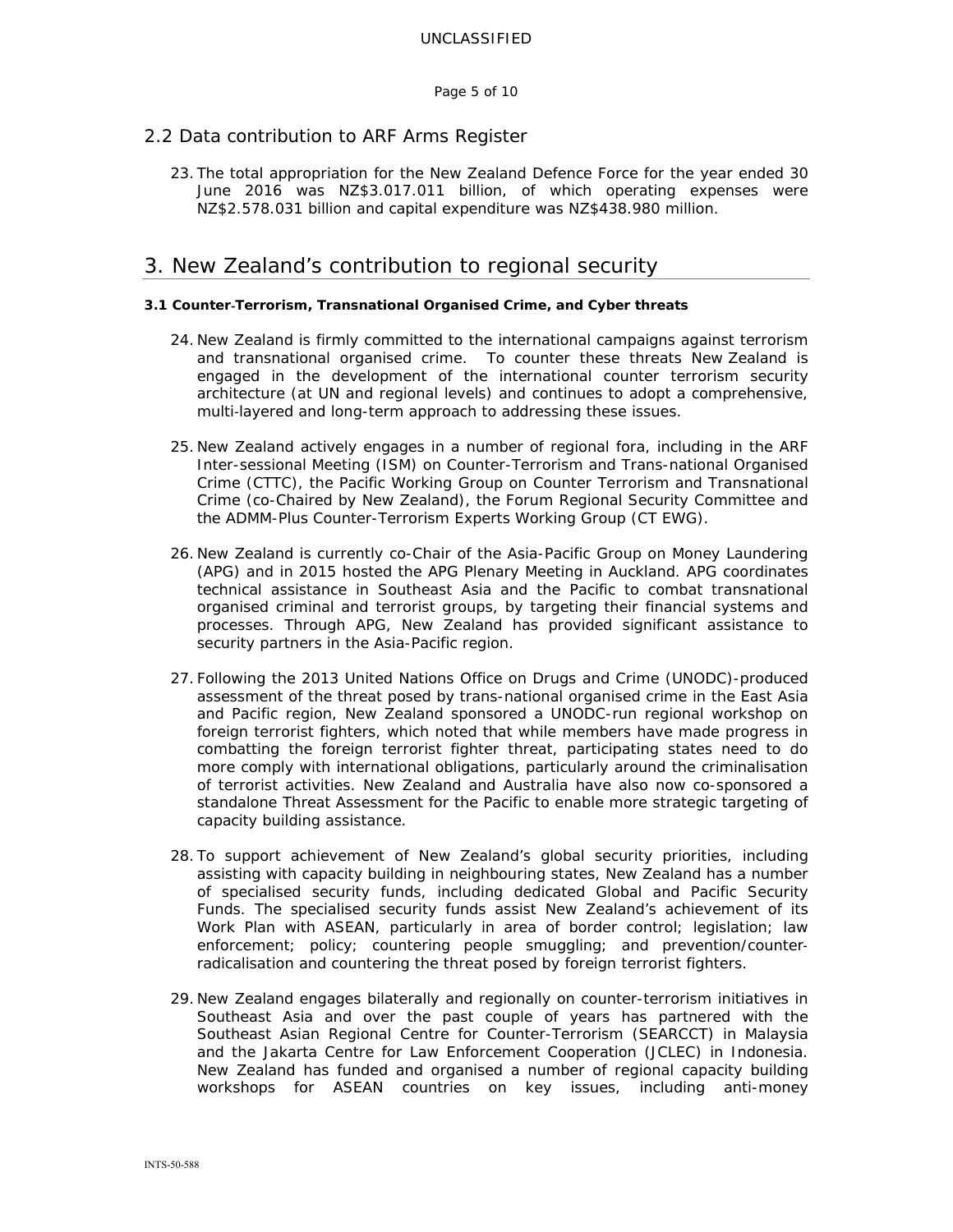#### Page 6 of 10

laundering/counter-terrorist financing standards, cyber security, terrorist prosecutions, chemical and nuclear security, major event security, and maritime and aviation security. These efforts are complemented by significant bilateral work to build individual national capability, especially within law enforcement agencies.

- 30. New Zealand works with Pacific Island countries (PICs) to help strengthen their security and resilience to terrorism and trans-national organised crime. New Zealand has committed a number of initiatives through the Forum Regional Security Committee, including an assessment of cybercrime vulnerability, enhancing airport and maritime security, drafting and implementing national counter-terrorism legislation and ratifying international counter-terrorism instruments, and training for law enforcement and border agency officials. Funding is provided through the Pacific Security Fund and the New Zealand Aid Programme.
- 31. New Zealand is also an active member of the Global Counter Terrorism Forum (GCTF). The GCTF is a forum which brings practitioners and policymakers together to share counter terrorism experiences, expertise and strategies, and to deliver sharper, focused capacity building activities. New Zealand has also recently provided financial support to, and become a constituency board member of, the Global Community Engagement and Resilience Fund (GCERF), alongside Australia. The GCERF provides financial support and grants to community-based projects in the area of countering violent extremism.
- 32.Connectivity is a crucial driver of New Zealand's and the Asia-Pacific's economic growth. However, with increased connectivity comes increased exposure to cyber threats, including from transnational organised criminal and terrorist groups. Further, a lack of transparency and confidence in cyberspace risks undermining the internet's economic and social benefits and increases the risk of miscalculation in cyberspace. As such, New Zealand considers that the ARF has an important role to play in raising cyber security capacity levels and sharing best practices. The ARF work plan on security of and in the use of information and communication technologies is valuable in building trust in cyberspace and lowering the risk of misunderstanding among states.
- 33. New Zealand is committed to building regional cyber security capacity, including through membership of the Global Forum on Cyber Expertise, with a particular focus on our Pacific and Southeast Asian neighbours.

#### **3. 2 Non-proliferation, Counter-proliferation, Arms Control and Disarmament**

- 34. New Zealand is an active supporter of initiatives aimed at countering the proliferation of weapons of mass destruction (WMD) to both state and non-state actors, in particular through the Proliferation Security Initiative (PSI), the Global Initiative to Combat Nuclear Terrorism (GICNT), the G8 Global Partnership (G8GP), the Nuclear Security Summit, and the International Atomic Energy Agency, for which New Zealand currently sits on the Board of Governors.
- 35. The PSI has developed into an effective international counter-proliferation network of 105 countries around the globe. New Zealand's participation in PSI, including its membership of the Operational Experts Group (the PSI steering committee) and participation in exercises and capacity building initiatives, has enhanced New Zealand's capabilities to prevent proliferation activity both nationally and in collaboration with partners. New Zealand has developed (and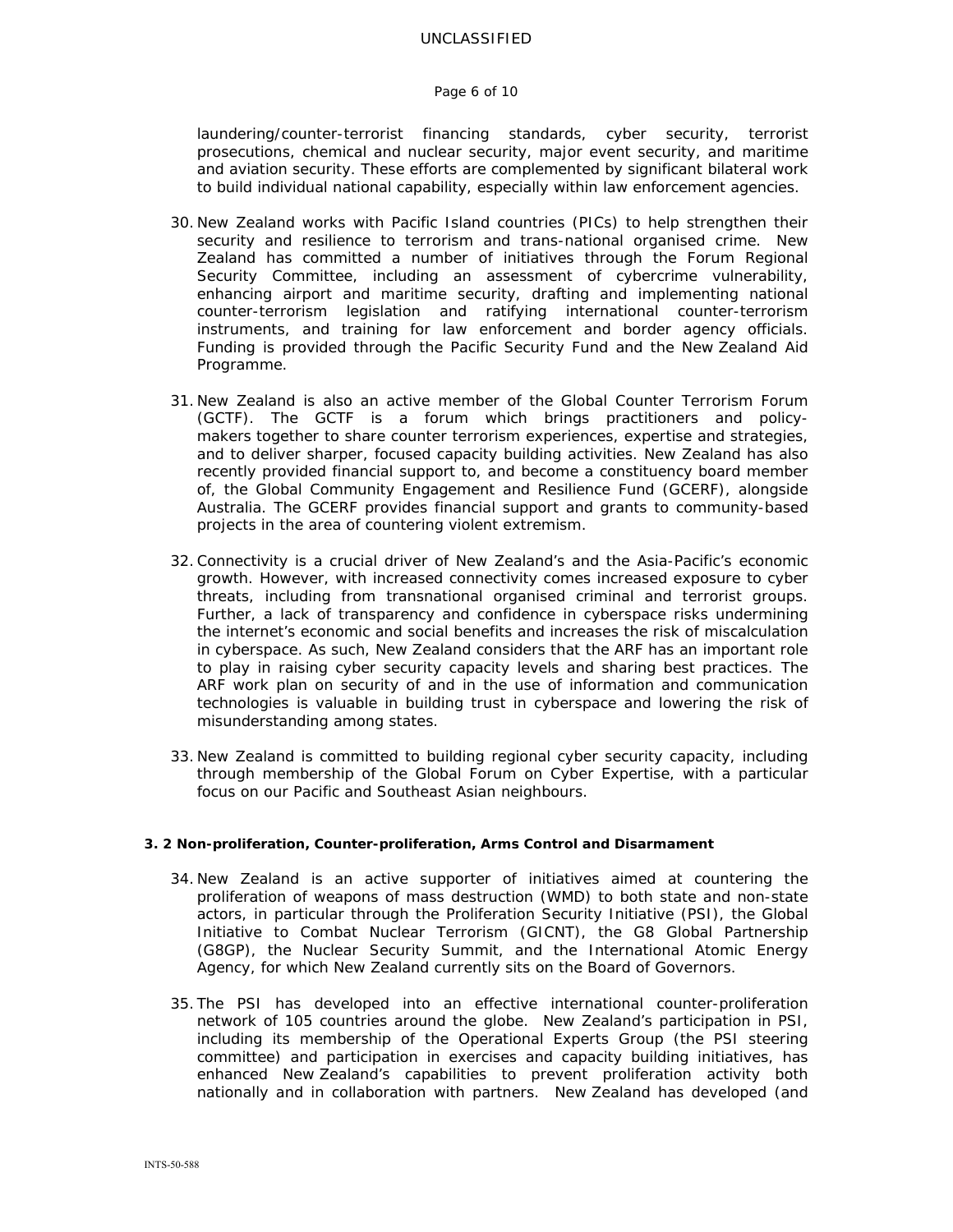#### Page 7 of 10

shared with PSI partners in the Asia-Pacific region and beyond) a Model National Response Plan, which provides clear, easy-to-follow guidance on the range of issues that need to be considered in developing a framework for responding to PSI/proliferation situations. As part of the agreed Asia-Pacific exercise rotation, New Zealand hosted a PSI table-top exercise in Wellington in November 2015. New Zealand would welcome further adherence to the PSI throughout the Asia‐ Pacific as part of a coordinated effort to reduce the threat of WMD proliferation.

- 36. New Zealand is a member of the International Atomic Energy Agency (IAEA), an independent intergovernmental, science and technology-based organisation, which provides the global focal point for nuclear cooperation. One of the IAEA's functions is to verify through its inspection system that States comply with their commitments under the Nuclear Non-Proliferation Treaty (NPT) and other nonproliferation agreements, to use nuclear material and facilities only for peaceful purposes. In 2014, New Zealand began a two-year role on the IAEA's Board of Governors, one of the IAEA's key decision making bodies.
- 37. New Zealand joined the Global Initiative to Comabt Nuclear Terrorism (GICNT) in 2007, and is strongly committed alongside over 80 GICNT partners to preventing nuclear or radiological material falling into the hands of terrorists. New Zealand has contributed to the GICNT in the Asia-Pacific region by: developing a table-top exercise kit for use by other GICNT partners in testing their own national response systems; supporting radioactive source security projects in Southeast Asia; increasing its funding for the work of the International Atomic Energy Agency to improve nuclear security in Southeast Asia; providing funding support to several GICNT workshops in the Asia Pacific region; and helping its Pacific island neighbours address the risk of nuclear/radiological security.
- 38.Alongside a number of other countries in the Asia-Pacific region, New Zealand was an active participant in the Nuclear Security Summit process, launched in Washington in 2010. Through its engagement in this process, the nuclear security activities of the International Atomic Energy Agency and the G8 Global Partnership Against the Spread of Weapons and Materials of Mass Destruction, New Zealand has provided significant financial and practical support to efforts to strengthen nuclear security at the national, regional and global level, including the provision of more than NZ\$4 million to nuclear security projects since 2010. New Zealand in late 2015 welcomed an IAEA International Physical Protection Advisory Service (IPPAS) mission. IPPAS assists states to strengthen their national nuclear security regime through provision of peer advice on implementing international instruments, and IAEA guidance on the protection of nuclear and other radioactive material and associated facilities. In March 2016, New Zealand ratified two key nuclear security treaties: the Amendment to the Convention on the Physical Protection of Nuclear Material and the International Convention for the Suppression of Acts of Nuclear Terrorism in March 2016. In March 2016 New Zealand also enacted the Radiation Safety Act 2016 – a complete overhaul of our legislative framework dealing with the safety and security of nuclear and radioactive material.
- 39. New Zealand also works to prevent proliferation by helping to develop and implement export controls as an active member of key multilateral regimes including the Wassenaar Arrangement, the Missile Technology Control Regime, the Australia Group, the Nuclear Suppliers Group and the Zangger Committee.
- 40. Given the role played by the unregulated global trade and transfers of arms in fuelling conflict, New Zealand was a strong supporter of the Arms Trade Treaty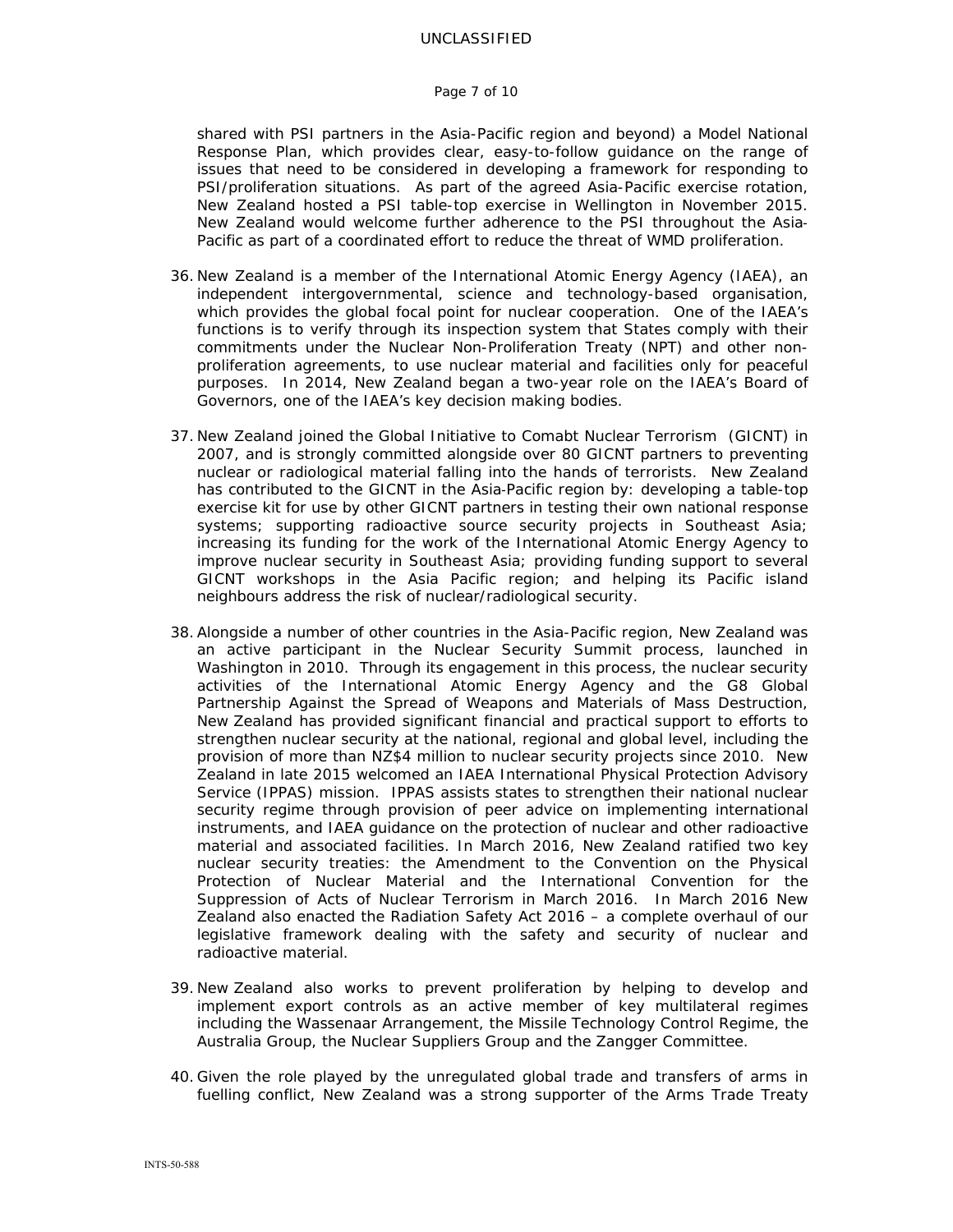#### Page 8 of 10

(ATT) throughout its negotiation. New Zealand was pleased to be among the first to sign the Treaty in June 2013 and ratified it in September 2014. New Zealand hopes that the ATT will contribute meaningfully to international and regional peace, security and stability, and has submitted both its national implementation report and first annual report covering 2015. To support broader membership of the Treaty, New Zealand sponsored the development of ATT model legislation to assist countries to implement their domestic obligations under the ATT. New Zealand looks forward to working closely with its ARF partners to build a strong ATT regime.

- 41. New Zealand has a long-standing commitment to international disarmament and arms control.
- 42. New Zealand has continued its active promotion of nuclear disarmament including through its membership of the New Agenda Coalition (which it coordinated during the 2015 Nuclear Non-Proliferation Treaty Review Conference) and the De-alerting Group. New Zealand has participated actively in the Open-Ended Working Group on taking forward multilateral nuclear disarmament negotiations.
- 43. Following terms by fellow ARF members Mongolia and Myanmar, New Zealand chaired the Conference on Disarmament in August-September 2015 and was responsible for preparing and presenting the Conference's report to the United General Assembly First Committee.
- 44. New Zealand strongly encourages all Nuclear Weapons States (NWS) to sign the Protocol to the South East Asia Nuclear Weapons Free Zone (SEANWFZ) without any reservations of interpretative declarations. This would be a welcome step in the development of nuclear non-proliferation mechanisms in this part of the world. New Zealand, which has also had domestic nuclear-free legislation since 1987 and is a founding party to the South Pacific Nuclear-Free Zone Treaty, is a strong proponent of nuclear-weapon-free zones as a key regional measure to facilitate reinforce nuclear disarmament and non-proliferation commitments. New Zealand led the Resolution on a Nuclear Weapon Free Southern Hemisphere and Adjacent Areas at the First Committee of the United Nations General Assembly in 2015.
- 45. New Zealand supports the Comprehensive Nuclear-Test-Ban Treaty (CTBT) as an important contributor to regional and global security. New Zealand welcomed recent ratifications of the CTBT by Annex 1 and 2 states in the region and encourages further ratifications by ARF participants.
- 46. New Zealand strongly supports and plays an active role on both the Anti-Personnel Landmine Ban Convention (APMBC) and the Cluster Munitions Convention (CCM). New Zealand is currently the coordinator for national implementation measures in the CCM and has produced model legislation for use by small states with no history of use or contamination. New Zealand encourages other ARF participants that have not yet done so to ratify or accede to both Conventions.

#### **Humanitarian Assistance and Disaster Relief**

47. The Asia-Pacific region continues to be afflicted by natural disasters that underline the need to continue deepening practical and effective cooperation over disaster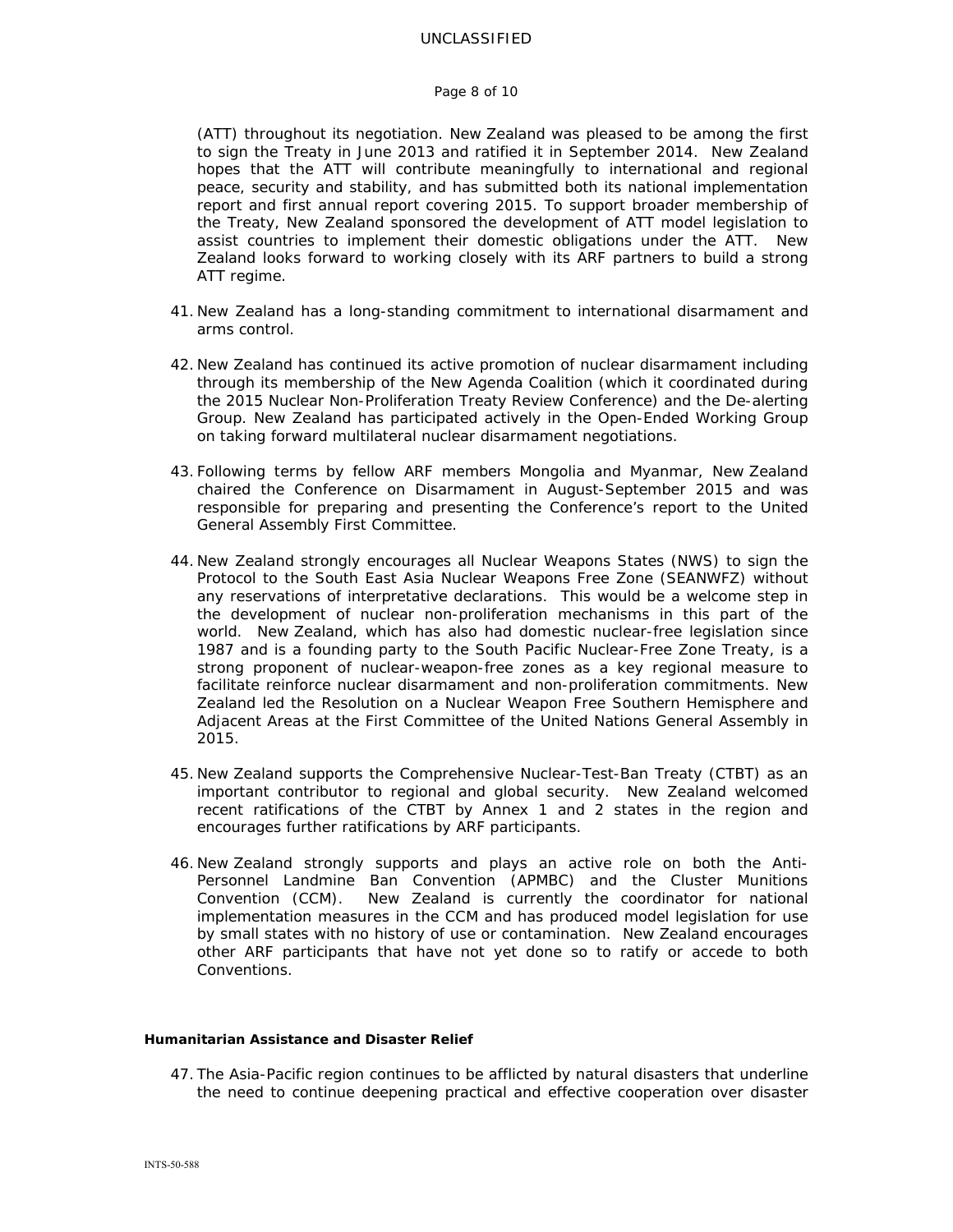#### Page 9 of 10

reduction, response, relief and recovery. New Zealand has been an active participant in ARF and EAS exercises to prepare and respond to regional disasters.

48. New Zealand is continuing to play its part in deepening regional capacity to prepare and respond to disasters, and is committed to further cooperation and implementation of work plans in ARF, ADMM-Plus and EAS contexts. Within the EAS, in particular, New Zealand convened a regional workshop in 2015 that drew on lessons learned from the Christchurch Earthquakes. New Zealand has been a solid proponent of the ASEAN Humanitarian Assistance (AHA) Centre since its inception and has contributed technical expertise to the Centre.

#### **Maritime Security**

- 49. In 2008, ARF Ministers identified maritime security as one of the ARF's four key areas. In 2009-2011 New Zealand co-chaired with Indonesia and Japan a series of ARF Intersessional Meetings on the topic. Over this period, participants developed a work plan which was approved by Ministers in 2011. New Zealand has been actively involved in implementation of the work plan, and in sharing its experiences on various maritime security-related issues, including illegal, unreported and unregulated (IUU) fishing and oil-spill response.
- 50. New Zealand co-hosted with Malaysia an ARF Capacity Building Workshop on Ship Profiling in Kuala Lumpur, 24-25 May 2016. The workshop improved the capacity of ARF participants in ship profiling, helping countries develop greater maritime awareness, which in turn contributes to regional maritime security.
- 51. New Zealand plays an active role on maritime security in associated fora. New Zealand is co-chairing (with Brunei Darussalam) the ADMM-Plus Maritime Security Experts Working Group from 2014-2017. New Zealand has delivered a robust programme of activities, including a Counter Piracy Operations Workshop, and the inaugural Maritime Security Future Leaders' Programme. New Zealand co-hosted (together with Brunei Darussalam, Singapore and Australia) the significant Maritime Security and Counter Terrorism Exercise in and between Brunei Darussalam and Singapore 1 to 11 May 2016.
- 4. Role of ARF

## New Zealand's contributions to enhancing the ARF and regional security

- 52. For New Zealand, the ARF is a key mechanism for security engagement in the Asia-Pacific region. It contributes to building an environment of dialogue and cooperation on a wide range of regional security issues. The ARF is also contributing in an important way to the development of international norms and principles on security, which are directly relevant to this region. The large number and diversity of practical ARF projects under implementation in 2016 reflects the ARF's increasing ability to respond to contemporary security challenges facing this part of the world. New Zealand also attaches considerable importance to working with its ARF partners to advance the ARF's preventive diplomacy agenda, in line with the ARF's three-stage evolution.
- 53. New Zealand is committed to working with its ASEAN partners to realise enhanced synergies between the ARF and other pieces of the regional architecture, in particular the EAS and ADMM-Plus. While the ARF and ADMM-Plus have their distinct mandates and different memberships, greater functional coordination